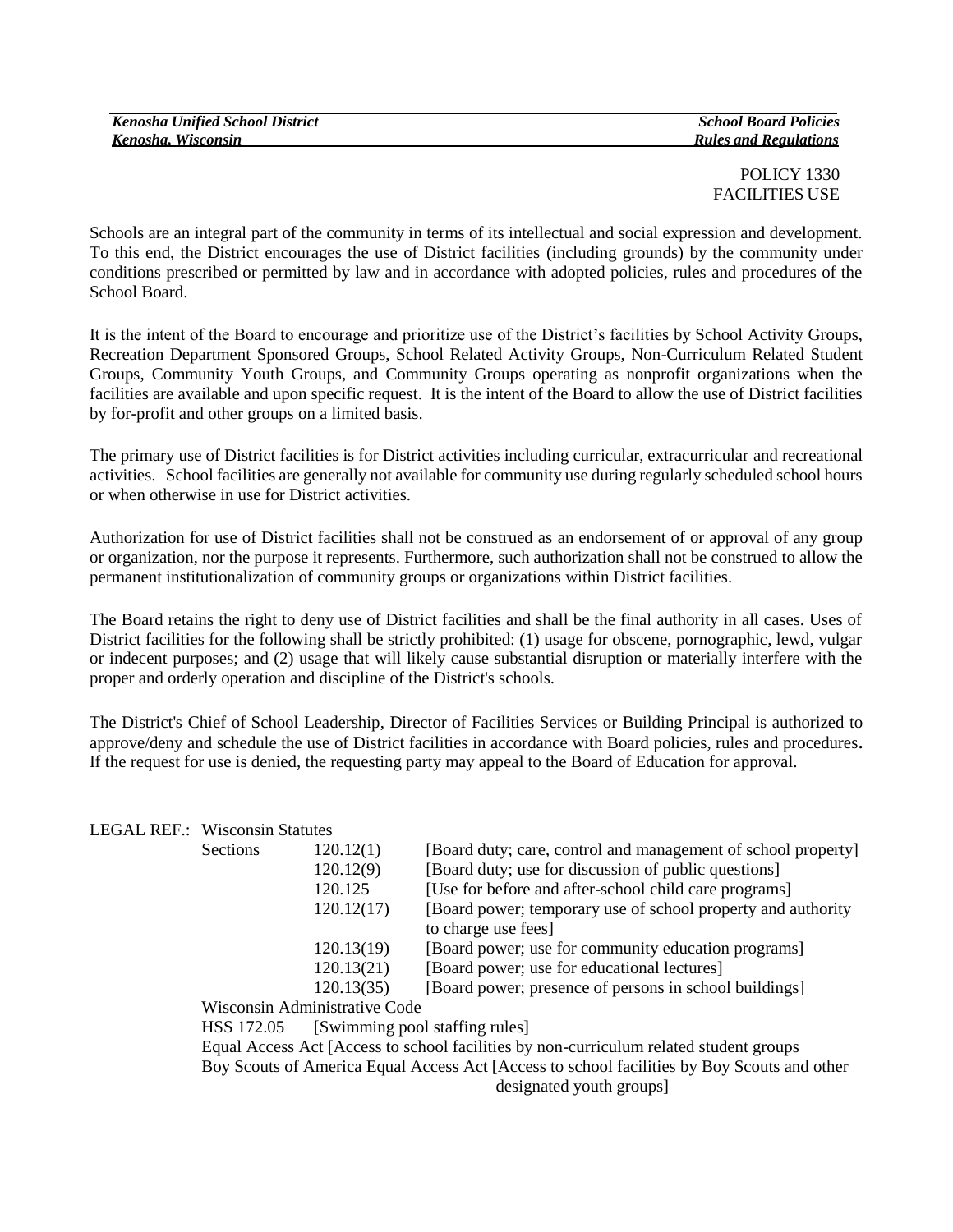POLICY 1330 FACILITIES USE Page 2

- CROSS REF.: 1310, Tobacco Use on School Premises 1331, Classification of Groups Using School District Facilities 1333, Charges for Use of District Facilities & Grounds 1350, Use of District Equipment by Community Groups 1600, Visitors 1812, Relations with Parent-Teacher Organizations 3600, School Safety 3622, Access to School Buildings and Grounds
	- 5436, Weapons
	- 6570, Before and/or After-School Child Care Programs

## ADMINISTRATIVE REGULATIONS: None

AFFIRMED: December 28, 1990

REVISED: May 28, 1991 May 27, 2003 December 19, 2006 November 27, 2012 December 18, 2012 February 28, 2017 June 25, 2019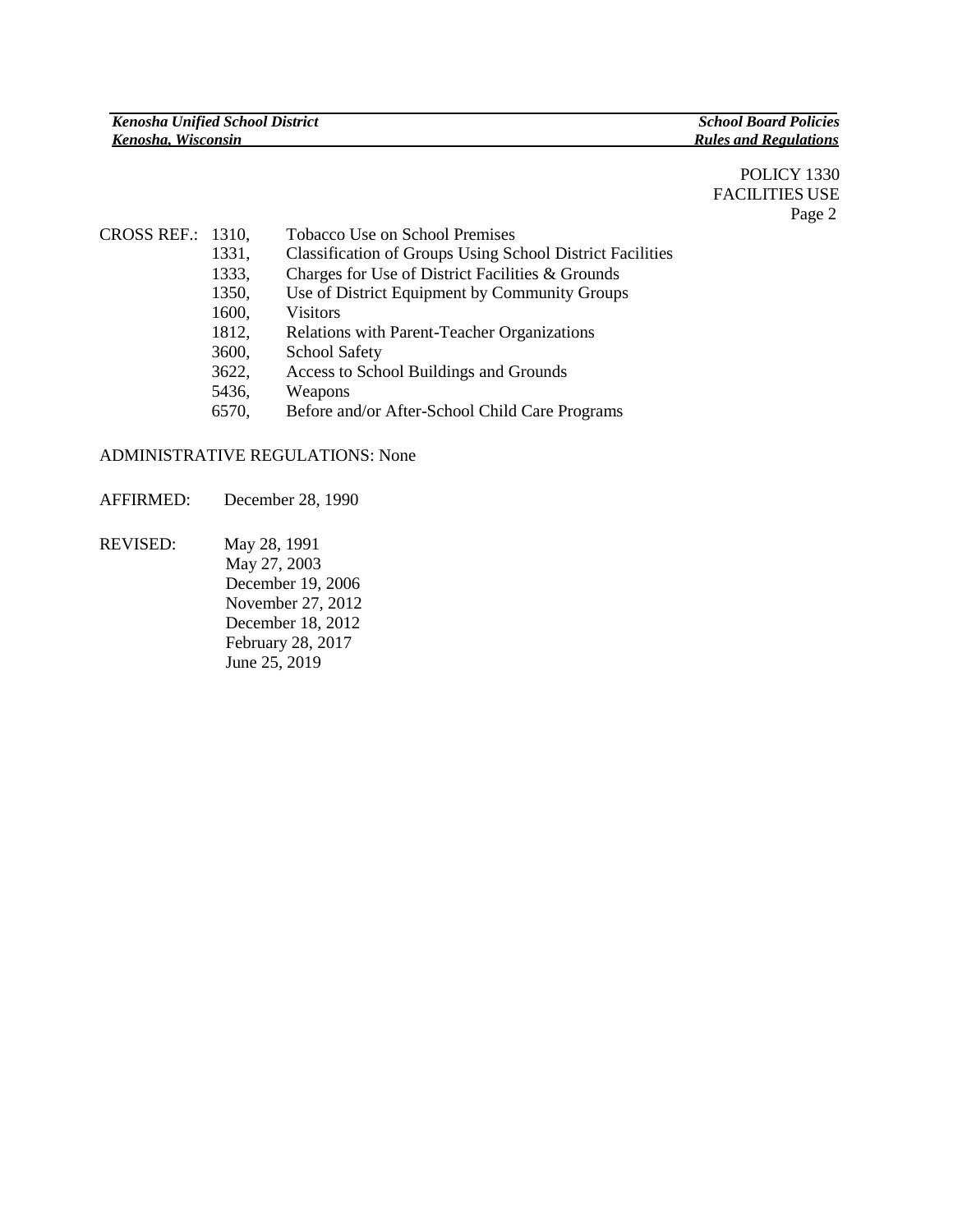| <b>Kenosha Unified School District</b> | <b>School Board Policies</b> |
|----------------------------------------|------------------------------|
| Kenosha, Wisconsin                     | <b>Rules and Regulations</b> |

 RULE 1330 FACILITIES USE

The following rules govern the use of District facilities (including grounds) by all organizations and individuals. Violation of these rules may result in revocation of approval, denial of future requests for facility use and/or legal action.

- 1. No organization or individual shall be permitted to use District facilities when such use interferes with the use of the property for school purposes or school related functions. The determination of whether a requested use interferes with use of the facilities for school purposes or school related functions shall be made by the building principal (where applicable) and the District's Director of Facilities Services/designee.
- **2.** Requests for use of District facilities shall be initiated by the sponsoring person or organization by enrolling and requesting facility use through the "CommunityUse" calendar and request system online.
- 3. Requestors shall log into their account online, complete the Facility Use Request, and enter it into the online request system at least three (3) weeks in advance of the proposed date(s) of use. At the time of entering the Facility Use Request online, a \$20.00 permit processing fee shall be paid at the building that is being requested to use. In the event the permit request is denied, the \$20.00 fee will be returned to the requestor. The requested school will approve/decline the Facility Use Request through the online request system. All participating organizations or groups must be named in the request.
- 4. All requests must be reviewed by and are subject to the approval of the Director of Facilities Services/designee and building principal (where applicable).
- 5. Agreements for use of District facilities must be acknowledged by all responsible applicants.
- 6. Applicants and users must follow all policies, rules and procedures of the District, local ordinances, and Wisconsin Statutes governing the use of public school facilities.
- 7. Applicants are responsible for any applicable rental fees and additional costs associated with their rental of District facilities in accordance with District Policies 1331 and 1333. Such fees and costs must be paid within 30 days of the billing or shall be subject to the accrual of interest at a rate of twelve percent (12%) per annum. No future Facilities Usage will be allowed to a requestor/organization that has outstanding fees and costs that are 90 days or greater past due since the date of the billing.
- 8. If additional services are required, the applicant must make separate arrangements with the Director of Facilities Services/designee. Such additional services may subject the applicant to additional fees or charges as determined by the Director of Facilities Services/designee.
- 9. Approved applicants shall not sublet or otherwise transfer their approved usage of District facilities to other persons, entities or organizations.
- 10. Approved applicants shall be responsible for any damage or loss to District property resulting from their usage and shall reimburse the District for all such damage or loss immediately upon receipt of a written demand for payment from the District.
- 11. District facilities are to be used only for the purpose and in the areas identified in the rental agreement with the District.
- 12. Organizations advertising or announcing programs to be held on District property shall identify their sponsorship in any advertisements or announcements of such programs.
- 13. Applicants will save and hold the District and the District's employees and agents harmless from and against any losses, damages, liability, or expenses (including reasonable attorneys' fees) resulting from, claimed by or against, or incurred by the District, arising from any injury to any person or loss of or damage to any property, to the extent caused by or resulting from any negligence or willful acts or omissions of the applicant or the applicant's use of the District's property and facilities, except to the extent of the negligence or willful conduct of the District or its employees, agents, and invitees.